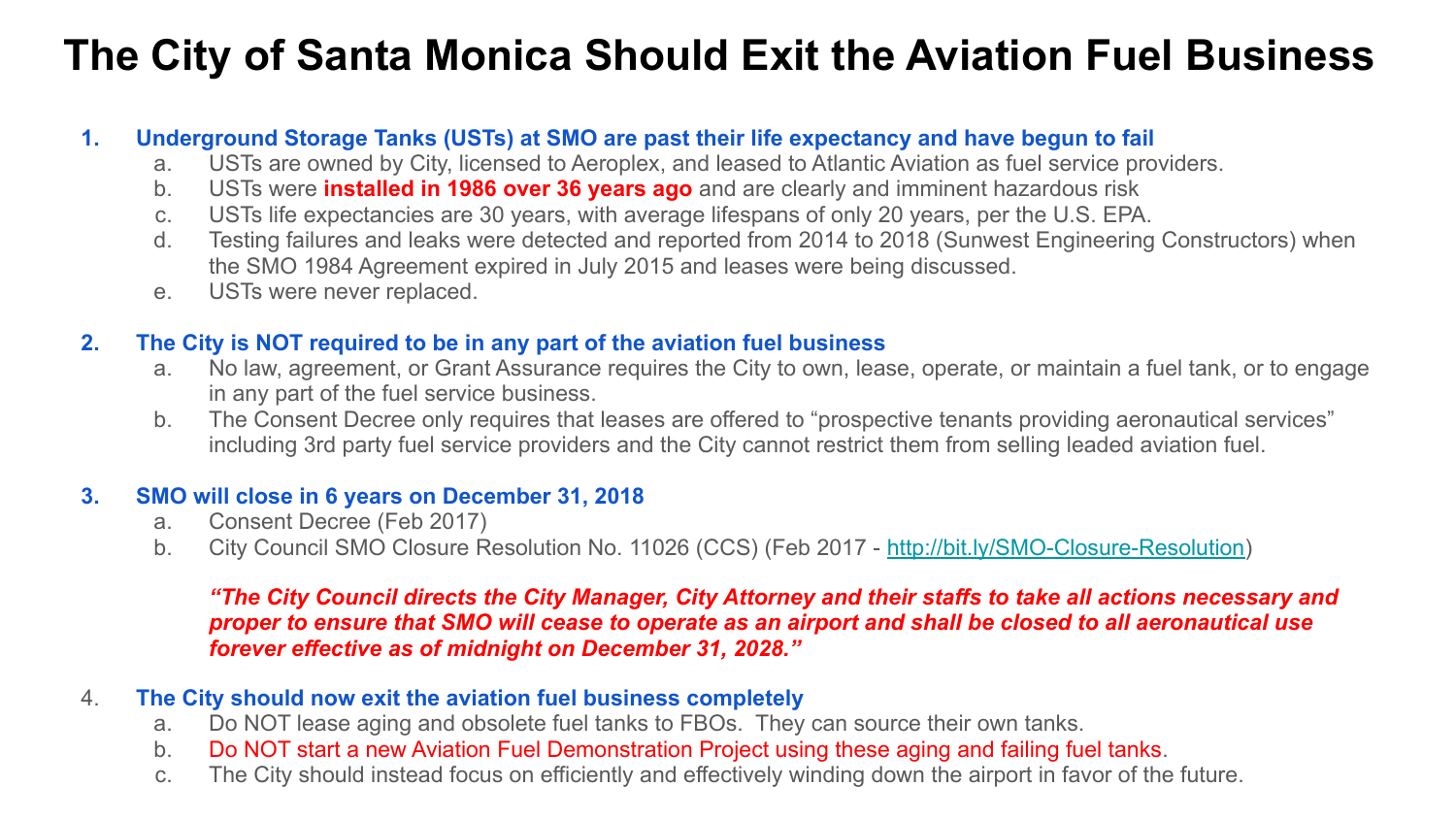## **Underground Storage Tanks at SMO were installed in 1986, 36 years ago**

*[aiREFORM note]: Cathodic protection system failed, 8/28/2012 date on document. What records are there of repair or test since?*

|                                                                                  |                                                                  | <b>UST Owner</b> |       | <b>Information Page</b>                                                                                                                                                        |                                                                                   | <b>UST Facility</b>      |                 |                          |  |
|----------------------------------------------------------------------------------|------------------------------------------------------------------|------------------|-------|--------------------------------------------------------------------------------------------------------------------------------------------------------------------------------|-----------------------------------------------------------------------------------|--------------------------|-----------------|--------------------------|--|
| <b>NAME: Atlantic Aviation</b><br><b>ADDRESS: 2828 Donald Douglas Loop North</b> |                                                                  |                  |       |                                                                                                                                                                                | ID#:<br><b>NAME: Atlantic Aviation</b>                                            |                          |                 |                          |  |
|                                                                                  |                                                                  |                  |       |                                                                                                                                                                                | ADDRESS: 2828 Donald Douglas Loop North                                           |                          |                 |                          |  |
|                                                                                  | STATE: CA<br>CITY: Sonta Monica                                  |                  |       |                                                                                                                                                                                | CITY: Santa Monica                                                                |                          |                 | STATE: CA                |  |
|                                                                                  |                                                                  |                  |       | <b>Cathodic Protection Tester</b>                                                                                                                                              |                                                                                   |                          |                 |                          |  |
| <b>TESTER'S NAME: Todd Hanson</b>                                                |                                                                  |                  |       |                                                                                                                                                                                | CP TESTER'S LICENSE #: ICC 8045710                                                |                          |                 |                          |  |
| COMPANY NAME: SunWest Engineering Constructors Inc.                              |                                                                  |                  |       |                                                                                                                                                                                | <b>EXPIRATION DATE: 3/29/2014</b>                                                 |                          |                 |                          |  |
| ADDRESS: 2766 Pomona Blvd.                                                       |                                                                  |                  |       |                                                                                                                                                                                | PHONE NUMBER: (909)247-6538                                                       |                          |                 |                          |  |
| CITY: Pomona                                                                     |                                                                  |                  |       | NACE CERTIFICATION #: 26518<br><b>STATE: CA</b>                                                                                                                                |                                                                                   |                          |                 |                          |  |
|                                                                                  | Cathodic protection system is:                                   |                  |       | Galvanic                                                                                                                                                                       | Impressed current                                                                 | <b>Date Last Tested:</b> |                 |                          |  |
|                                                                                  | Weather Conditions at Time of Testing/Inspection: Sunny and Warm |                  |       |                                                                                                                                                                                |                                                                                   |                          |                 |                          |  |
| Temperature: 85 P                                                                |                                                                  |                  |       | Soll/Backfill Conditions (check $\sqrt{ }$ ) molst dry sand gravel                                                                                                             |                                                                                   | soll Describe soll:      |                 |                          |  |
|                                                                                  |                                                                  |                  |       | <b>Cathodic Protection System Certification</b>                                                                                                                                |                                                                                   |                          |                 |                          |  |
|                                                                                  |                                                                  |                  |       | Test required at least every 3 years after installation/test noted above<br>Test required within 6 months of any repair activity                                               | Test required within 6 months of installation of CP system (installation date was |                          |                 |                          |  |
|                                                                                  | <b>Signature of Tester</b>                                       |                  |       | The cathodic protection sy stem is effective, testing was performed according to NACE Standard RP-0285,<br>and is providing cathodic protection to all tanks and product lines | Yes<br>Date 08/28/12                                                              | <b>No</b>                |                 |                          |  |
|                                                                                  | <b>UST SYSTEM INFORMATION</b>                                    |                  |       |                                                                                                                                                                                |                                                                                   | YR CP                    | <b>PIPING</b>   | YR CP                    |  |
|                                                                                  | <b>YR TANK</b><br><b>INSTALLED</b>                               | <b>CAPACITY</b>  |       | <b>TANK MATERIAL</b>                                                                                                                                                           | <b>LINED? Y/N Date</b>                                                            | <b>INSTALLED</b>         | <b>MATERIAL</b> |                          |  |
|                                                                                  | 1986                                                             | 12,000           | Steel |                                                                                                                                                                                | Unknown                                                                           | 1986                     | Steel           | 1986                     |  |
| TANK#<br>$JetA$ #1<br>Jot A #2                                                   | 1986                                                             | 12,000           | Steel |                                                                                                                                                                                | Unknown                                                                           | 1986                     | Steel           | 1986                     |  |
| AvGas                                                                            | 1986                                                             | 12,000           | Steel |                                                                                                                                                                                | <b>Unknown</b>                                                                    | 1986                     | Steel           | <b>INSTALLED</b><br>1986 |  |

UST SITE PLAN - On the back draw a diagram showing the important parts of the facility (tanks, lines, manway locations, turbines, vents, rectifier, pump islands, buildings). Indicate reference cell locations where structure-to-soil potential or continuity measurements have been made and label(R-1, R-2, R-3); location of all anodes and wires; location of CP test stations.

February 2012

12-LQ-011